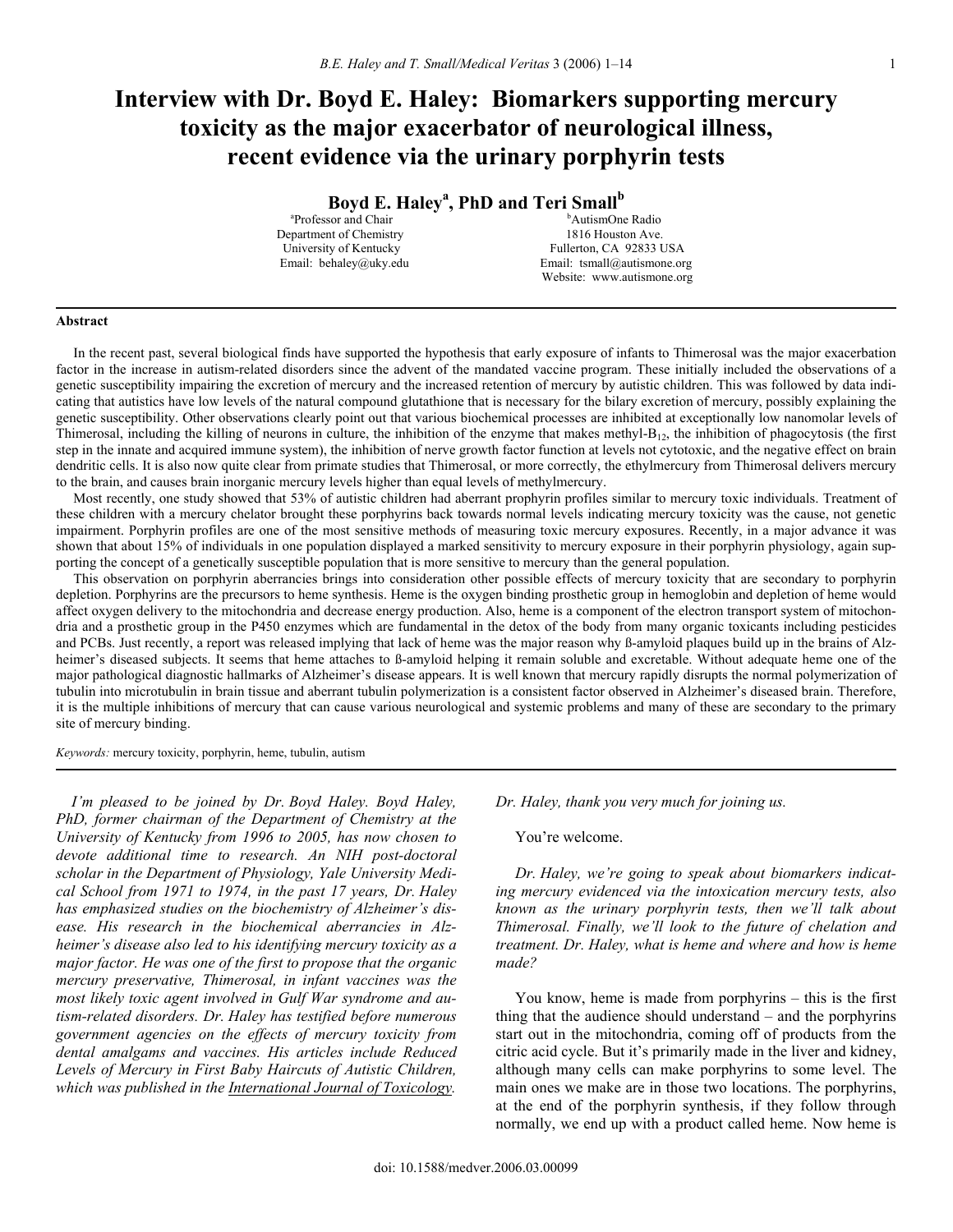very, very important, especially to autism practitioners; they need to know about this. If you look at autistic children, many times if not most of the time, you'll see that they have a very, very light complexion, indicating that they have an inadequate amount of heme in their bodies. Because heme, when it binds to iron, makes the red color in blood – or the hemoglobin – when the heme is put into the globulin molecules of hemoglobin, it turns bright red and we can see this. Therefore, children who are short on this would not carry oxygen nearly as well as the children who are very high in hemoglobin.

 I would also point out that there's a set of enzymes that help us detox our body. They're called P450 enzymes. These P450 enzymes require heme to be active. In other words, to get rid of other toxins that build up in your body, you have to have heme. So we have a double-whammy there when we don't make enough heme for the blood, we don't make enough heme for the P450. We decrease oxygen-carrying capacity for the children, and we decrease the ability to detox the body from other aspects. It even gets worse if you take another step further. To people who don't have enough heme, heme is used in the electron transport system of the mitochondria. That is the system that makes ATP, allowing us to do a lot of things and one of those things would be to actively detox or to produce glutathione and a huge number of biochemical processes. So when you take heme out of the picture or if you destroy the porphyrin synthetic pathway, you have multiple effects on the body that all of them together could be somewhat disastrous to a person's health.

## *Well, Dr. Haley, I think that you have already given us kind of a summary, although I'm sure there's more, of a biochemical train wreck.*

 Yes, and the interesting addition to this for those who are concerned about Alzheimer's disease: A recent publication came out stating that why we end up with these β-amyloid plaques – or they're called senile plaques – in the brains of Alzheimer's patients. They said it's due to a lack of heme. In other words, heme binds to the β-amyloid protein making it soluble and allows it to be excreted. If you have a shortage of heme, you can't get rid of those β-amyloid protein particles and it builds up. The β-amyloid aggregates and it makes a β-amyloid plaque in the brain. So the researchers who did this said the βamyloid is probably due to a shortage of heme and this may be the cause of Alzheimer's disease. I would take a step backward and say, yes, there is a shortage of heme, but the shortage of heme isn't a genetically caused effect as much as it is a mercury toxicity induced event. Again, this ties in with everything I've published and argued about for the last about 15 years or more, stating that mercury causes multiple effects and those multiple effects are observed in Alzheimer's disease patients. This is just the latest addition to my theory that mercury exposures exacerbate—and perhaps cause—Alzheimer's disease.

 Now we have added another observation to this, a very critical one that corresponds to mercury causing the problems in Alzheimer's disease, as well as mercury causing the same problem in autistic type of diseases. And that is, mercury goes in and inhibits multiple steps, one of them being in the porphyrin profile and one of them being the terminating of axon development at certain stages of development, which we see in both the Alzheimer's and the ASD (Autism Spectrum Disorder) patients. So the data is getting overwhelming, and I don't know how long our government can ignore it.

 *You have just said so many important things. You indicated that the improper functioning of the heme biosynthesis pathway, which is the same as the porphyrin synthesis pathway, if this is not functioning properly, it can affect oxygen transport, detoxification. You said that heme was involved with the β-amyloid plaques that you see in Alzheimer's. You mentioned ATP, glutathione, electron transport, the mitochondria and terminating axon development. Is that correct?* 

 That's correct, and you have to understand—the porphyrin profile. Porphyrins are primarily only used when they are coalesced into the molecule called heme. When you inhibit the porphyrin profile or inhibit porphyrin synthesis, you inhibit the synthesis of heme at the same time because they're one in the same. I think right now we also should point out that there was a paper recently – I reviewed it for publication – but it was also, from what I understand, submitted to *Pediatrics* and rejected, and I think it's because there's politics involved. This paper essentially showed that autistic children in a major clinic in Paris had porphyrin profiles that indicated they were mercury toxic. That is what's been developed Dr. James Woods, a researcher from the University of Washington. He's an expert in this. He has done some beautiful research showing that porphyrin profiles are dramatically affected by mercury exposure, and you can use porphyrin profiles to look at a patient, take their urinary porphyrins – the porphyrins they're excreting in their urine – and look at them and say, "This person is possibly mercury toxic."

 Well, they did that in Paris and they found out that 53% of the autistic children they looked at appeared to be mercury toxic. When they treated these children with the chelator DMSA, which is kind of specific for mercury, their porphyrin profiles went back to normal, indicating that the problem was mercury toxicity, not genetics. So that's the reason why this porphyrin conversation we're having is so important for parents with autistic children. It again puts another nail in that coffin of the use of Thimerosal. It is dramatically important.

 *You were referring to the study in press, Porphyrinuria in Childhood Autistic Disorder? I appreciate your bringing that up. We did have the privilege of discussing this with Dr. Robert Nataf of Laboratoire Philippe Auguste on March 28. So are those what you consider to be the most significant findings of that study with regard to the implication of mercury in childhood autistic disorder?* 

 Yes. Yes, there's no doubt about it. I mean, these kids for some reason  $-$  it could be multiple toxicities causing this  $-$  but the key thing would be you get them off track with a massive dose of mercury in the vaccine—they may have lead toxicity also that would exacerbate this, they may have cadmium that would exacerbate this—but the major point to be made is that this is a symptom of mercury toxicity and the bulk of these very, very young children that are autistic have this symptom.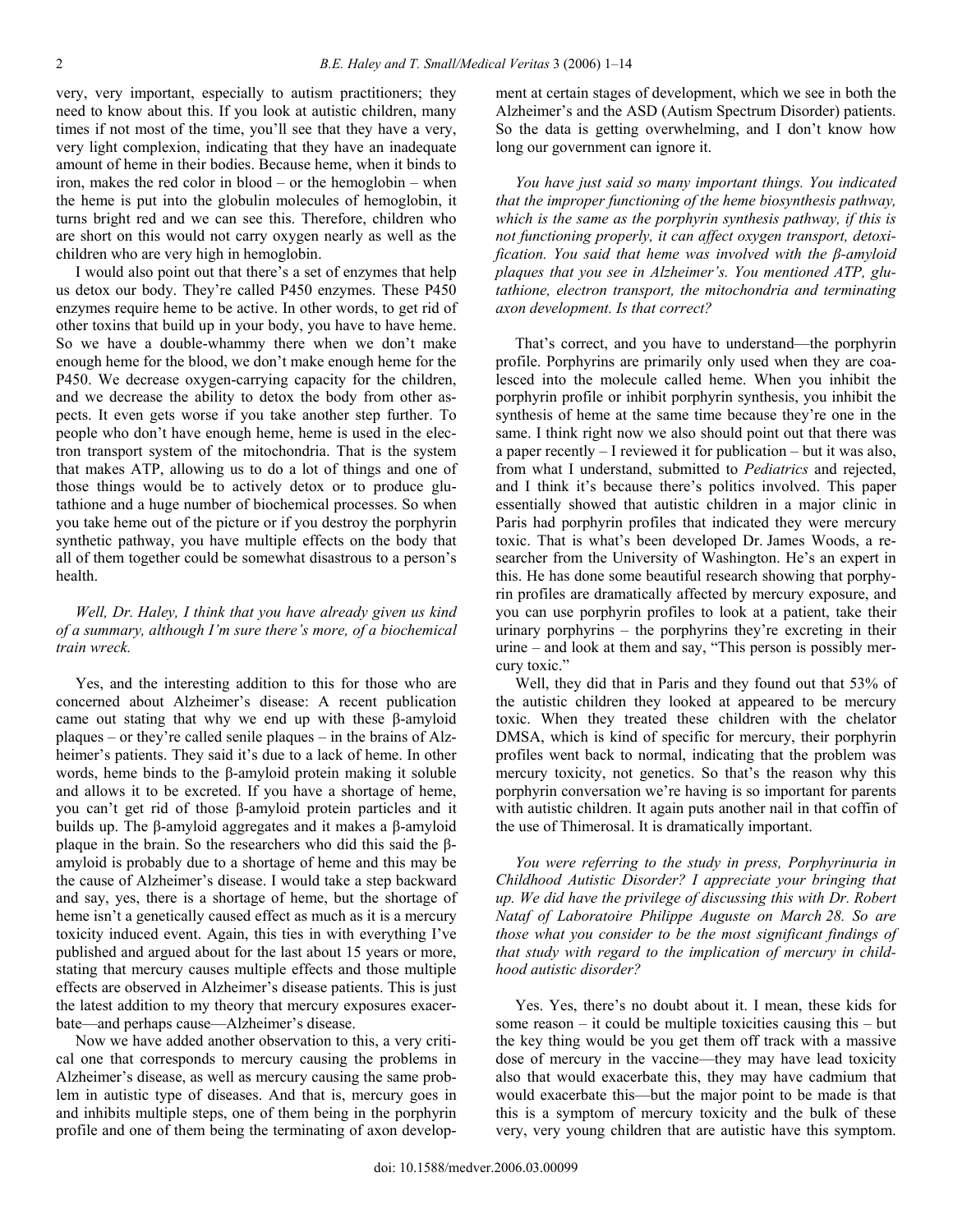How did they get mercury toxic? They're probably not getting it in Paris from eating fish, seafood, or anything like that. These probably aren't the wealthiest of people either. I consider this almost a smoking gun study. Even if you want to say, "Does it absolutely prove it?" You know, it's very difficult to get absolute proof of something causing a disease in a human because we can't do with humans what we do with rats and other animals; we can't sacrifice them and look at their organs, put them in a real tight cage and feed them or not feed them or expose them. So it's very difficult to absolutely prove anything in a human disease. However, the data for mercury toxicity causing problems is paramount. It makes everything else pale to insignificance that may be a suggestion for the cause of autism. The fact that our government refuses to even consider this—it embarrasses me. As an American citizen, it just embarrasses me.

 *Let's backtrack a little bit, back from that most recent study from Laboratoire Philippe Auguste. You mentioned the work of Dr. James Woods. So can you tell us, in previously published peer-reviewed scientific literature, has a characteristic signature of mercury exposure as evidenced via the urinary porphyrin profile been documented?* 

 Yes. Dr. Woods has documented that some time ago, showing that the urinary porphyrin profiles change in individuals that are mercury toxic or individuals that have amalgam fillings. Most recently, he had a very, very important article come out. I can't remember exactly where it was, but I read it. What he found is that about somewhere between 10 and 15% of the population he looked at had a very, very unusual porphyrin profile that corresponded to a genetic susceptibility, more or less, in the population to mercury exposure.

 *So would that be an atypical porphyrinogenic response?* 

#### Yes.

 *Okay. I believe I have a copy of that study – 15% – and that is, "A cascade analysis of the interaction of mercury and coproporphyrin oxidase (CPOX) polymorphism on the heme biosynthetic pathway and porphyrin production (Heyer NJ, Bittner AC Jr, Echeverria D, Woods JS.* Toxicol Lett. 2006 Feb 20;161(2):159-66. Epub 2005 Oct 7)*."* 

That's the paper. Yes.

 *Yes. However, even for years before this, was there published scientific literature showing this distinctive signature of mercury?* 

 Yes. What he's showing there is somewhat new in that he found an unusual porphyrin profile with a larger study. But his papers, his publications going back probably ten years, show that mercury affected the porphyrin profiles. I think Dr. Woods is an expert in the biochemistry of porphyrin and heme synthesis. I think he's more a heme synthesis expert than he is a mercury toxicity expert. But he's the one who made the original find that mercury toxicity affected porphyrin synthesis. That's been known for a long, long time. Many people that recommended—even before I came into the mercury toxicity field from trying to explain what causes Alzheimer's disease—you should get mercury out of your mouth, dentists, etc., were using Dr. Woods' porphyrin profiles as proof that mercury was causing toxic problems in specific patients.

 *Yes, he even tested dentists and dental hygienists, correct?* 

Yes.

 *So just to reiterate something here, the correct function of the porphyrin synthesis pathway—or the heme biosynthesis pathway—the correct function is important for oxygen transport, energy production and detoxification?* 

Yes, absolutely.

 *You mentioned children being pale – and this is very interesting – sometimes people might look at children who look pale and wonder if they have an iron deficiency. But you were stating a slightly different take on that. Can you reiterate that?* 

 Sure. I mean iron binds to heme. The porphyrin synthetic pathway ends in the production of heme. When heme binds iron, then you end up with a product that is used in hemoglobin to carry oxygen. The oxygen molecule binds to the iron that is complexed in the heme molecule. So if you don't have heme, you won't have iron. I mean it just won't be kept in the body. The whole process of making hemoglobin to carry oxygen, you have to have heme and iron, and if you don't have either one, you'll have major problems.

 *So for our listeners, is it that toxic metal or mercury inhibits enzymes for heme?* 

Yes, that's exactly what happens.

 *Alright. You did say that mercury has a characteristic signature, correct?* 

 Yes, as well as other heavy metals. Mercury will inhibit enzymes that have sulfur groups on them that are essential—that combine mercury—will be more dramatically inhibited by mercury than say by lead or cadmium or other toxic metals. So it has very much a signature profile for mercury toxicity.

 *Now what happens if you take a very small baby and inject mercury?* 

 Well, there are a lot of things that happen, and on top of inhibiting their ability to make hemoglobin, which we just talked about in detail, let's talk about the affect on the immune system. What we know is that Thimerosal, at one nanomolar or lower concentrations—and when we say nanomolar, let's put it in perspective—the vaccine contains 125,000 nanomolar level of mercury if it has Thimerosal as a preservative. That's a huge amount. And one nanomolar levels in the baby will prevent the macrophages from going through phagocytosis. In other words, they will lose their ability to eat viruses and bacteria that are in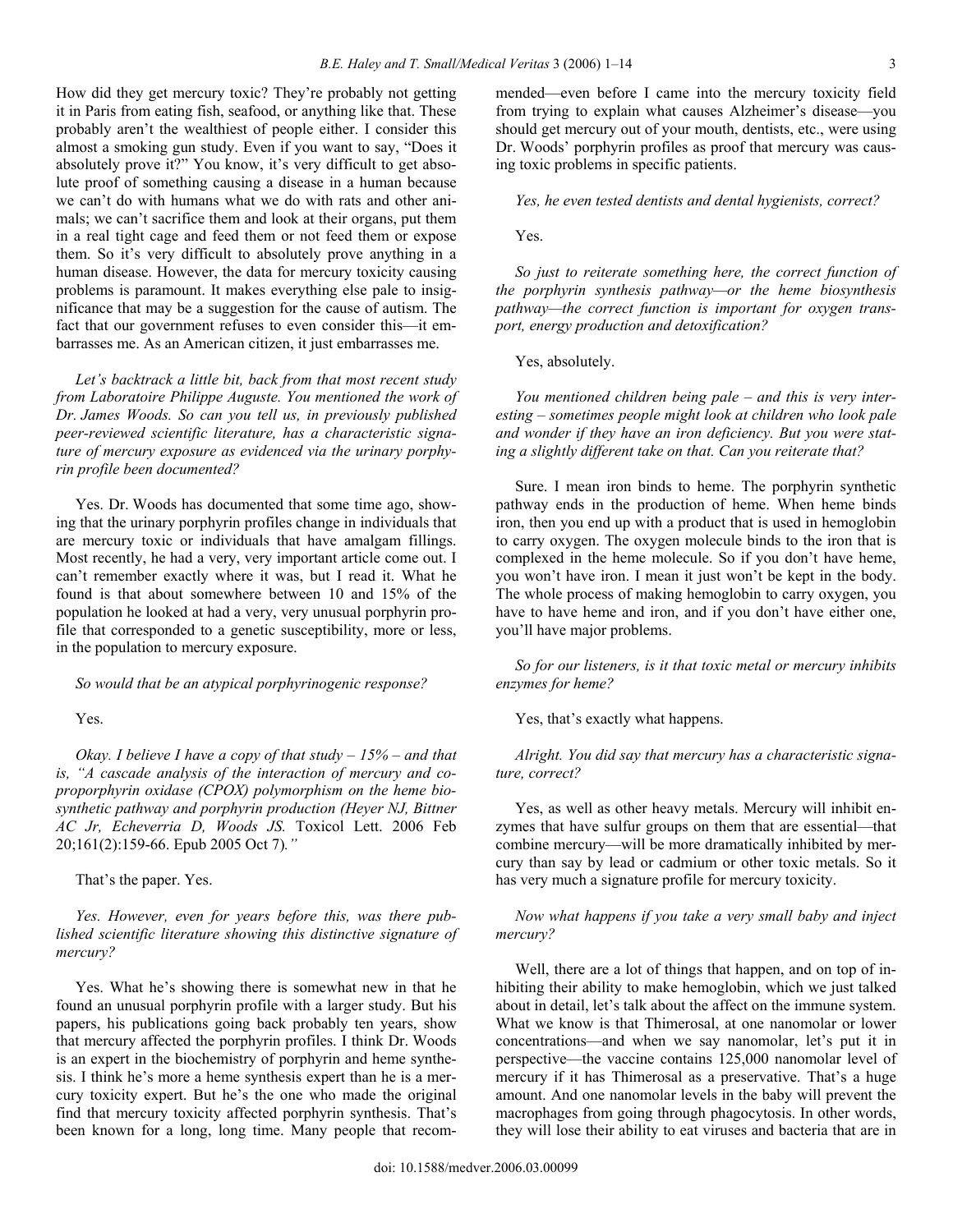the blood that shouldn't be there, and so Thimerosal suppresses the immune system. This is well known and has been well described in the literature for a long time; that mercury is an immune system suppressor and you see that these autistic children have a truckload of immune problems. So you would prevent that from occurring. That is documented research and I don't know how the government can even ignore it, or the agencies of the government can ignore it.

 Now the other thing, there was a paper that came out from the University of California at Davis just recently showing that very low levels of Thimerosal inhibited dendritic cell development that's important in brain and the immune system development, and this was at amazingly low concentrations. This again, while you can't do the experiment on the child, it does show that toxicity of Thimerosal is much, much lower than what the "experts" from Rochester and other places like that suggest that it was by looking at the death of certain cells. They did not look at depletion of the immune system. They did not look at depletion of your ability to excrete other toxins such as indicated by the inhibition of porphyrin profiles. They have only looked at death. Death is not a good endpoint for looking at toxicity because these autistic children aren't dying; they're being damaged. You can have damage done at much, much lower concentrations than where death is induced.

 So we need to take this methylmercury/ethylmercury argument that they throw out there in context. They're talking about significant damage that you can see with a microscope, and the rest of us are talking about damage you only see in the resulting child who has immune problems, "mental" [cognitive] problems, and numerous other problems. So I think that the biological case against Thimerosal is so dramatically overwhelming anymore that only a very foolish or a very dishonest person with the credentials to understand this research would say that Thimerosal wasn't most likely the cause of autism.

# *I appreciate your referencing the U.C. Davis study that recently was released. So, Dr. Haley, let's speak a bit more about mercury and Thimerosal. Are there factors that preclude determining any safe level of mercury exposure?*

 Absolutely. Any child that is lead toxic or has a burden of lead will be much more susceptible to mercury toxicity than one who is totally free of lead. Again, that's something that's been known for 30 or more years. And again, the people on the opposing side totally ignore that factor, yet in the paper – the newspaper – day after day we see reports of lead toxicity of children in specifically the eastern cities where the lead paint is still on the old houses and in the ground, and wherever they're getting it. I mean multiple things… Maybe in the pipes that they're drinking water from. If you have a lead toxic child who might survive and might be capable of developing a good I.Q., if you take that lead toxic child and give him an exposure to mercury, you could cause him severe problems—quite different than a child who's not lead toxic. Also, it's not only those children, but those who are on antibiotics are much more susceptible to all types of mercury toxicity, because antibiotics have been shown in experiments with rats to prevent the excretion of mercury. So, it builds up in the bodies of these children.

 The same thing with diets: milk diets increase the retention of mercury in the bodies of children. This is a well-published fact. So with all of these things, the diet, the antibiotics and what we call synergistic toxicity of the exposure to other heavy metals, which is rampant in this country—it's all over the place—I mean lead exposures, arsenic exposures, cadmium exposures that we can't even explain where they come from, or even copper—we have to consider that that toxic profile; we're taking on top of that and purposely injecting mercury in these children. We're not giving them much of a chance, and I think we need to get politically active about this and make laws to stop it.

#### *How about things like PCBs?*

 Well, I can't comment directly on any particular PCB, but what you can understand, the chemistry that's involved in increasing retention and especially passage through the blood brain barrier of mercury, is using organic compounds that they have pi-orbitals and they make sandwich complexes with metal ions like mercury. That allows them to penetrate into the cells and across the blood brain barrier much easier, and PCBs would fall into that category. They could fall into the category of a compound that might increase the penetration of mercury into the central nervous system. I haven't seen any data showing that, so I want to separate what I think from what I know. But what I think is a lot of these pesticides and herbicides, and organic compounds that we're exposed to, could dramatically affect mercury retention just like antibiotics do. Also, consider that mercury reduction of heme would cause a reduction of P-450 enzymes which detox the body of compounds like PCBs. This would lead to a build up of PCBs in the presence of mercury toxicity.

 *Okay. From what you said earlier, Dr. Haley, it sounds to me as if you think that many exposures to mercury today are preventable, given the right personnel to enact progressive measures.* 

 Look, over the 90% of the mercury – and this is on an average person with four or five amalgam fillings – over 90% of the mercury in the bodies of mothers who give birth to autistic children, and in the blood of not only the mother but anybody else that has amalgam fillings, it comes from their dental amalgams. And yet our government will absolutely – and when I say 'our government' I mean the dental branch of the Food and Drug Administration and the National Institutes of Dental Research – will do everything they can to protect and defend the use of amalgam fillings and to keep this data from being known to the American public.

 For example, there is a children's amalgam study that was done on four children on the East coast and children in Lisbon, Portugal. It was funded by the National Institutes of Dental and Cranial Facial Research, put in the hands and under the control of dentists who said the objective of the thing is to show that amalgams are safe for children. Not to test whether or not they're safe or not, but to show it. So they've done this study, and they're going to report on it in the next few months. And they're going to find out they couldn't find anything wrong. But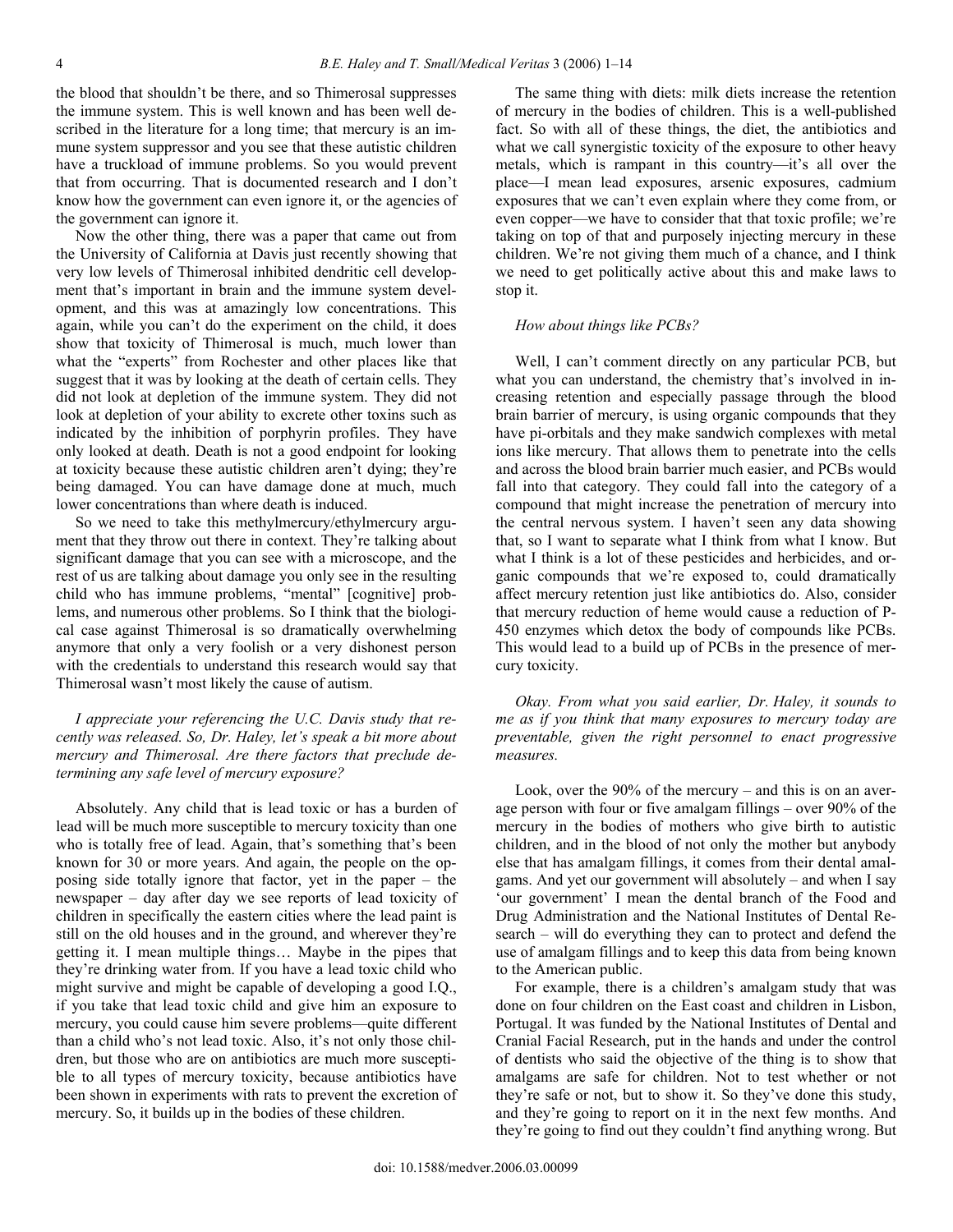the one thing is, all they did was measure urine and hair and blood mercury levels at the most. They didn't look at fecal levels where 90% or plus of the mercury is excreted, so they're going to say they didn't see much mercury in these children, probably. They didn't do the porphyrin profiles. That's what was needed to be done to show if a physiological system in the child was being damaged. They're looking at things where you don't find anything different.

 Again, it's symptomatic of that Danish study where you did a Thimerosal causal on a population that doesn't have an autism epidemic, and you find nothing. So this is, again, it's part of the government; look where you won't find anything and when you don't find anything, then sell it to the American public because if, "Well, if we didn't find anything therefore it's safe." And you're going to see that come out and that is done by taxpayer dollars and people ought to be extremely mad about it.

## *Are there subsets of the population that do not even excrete mercury as expected?*

 That's exactly what we find with the autistic children. We saw that the amount of mercury in the control children's birth hair, went up linearly with the number of increasing dental amalgams the mother had. In the autistic children; it didn't go up, it stayed baseline low all the way through no matter how many amalgams the birth mother had. What that's telling you is that these autistic children represent a subset of the population that are markedly affected by mercury. Same thing Dr. Woods found with his porphyrin study; about 10 to 15% of these people are more susceptible to mercury and it causes them to have problems with their urinary porphyrin levels. So I think that what we can say is that if you don't design a study to look at specific children that are affected, then you can look anywhere else and find nothing. That's what is creating confusion and misrepresentation of what might be going on—not looking at the fact that a toxin can affect a small percentage of the population. By mixing those people that are affected into a huge number of people that aren't affected, you can cover it up. That's exactly what these people are doing.

 *So it sounds to me from what you're saying, Dr. Haley, as if you feel that there are mainstream and other researchers using flawed premises that produce flawed study conclusions. For example, the misconception that what is excreted correlates with mercury body burden.* 

 You know, I'm not suggesting that. I am absolutely accusing them of that, because I've seen it happen. For example, this was done at the University of Kentucky where I'm located, and they did a study and they published it in the *Journal of the American Dental Association:* a study that was earlier rejected by the *Journal of the American Medical Association* and the *New England Journal of Medicine*. So they published it in the *Journal of the American Dental Association*, which isn't a refereed journal… which isn't a journal that would normally address neurology or Alzheimer's disease at all. I mean they're not competent to review research in this area. Dentists don't know neurochemistry. Then they called a press conference and announced the release. What they actually did report in this JADA study

was that they couldn't find increased mercury level in people who had huge numbers of amalgam fillings. It is the only study that's ever said that, that you can have a large number of amalgam fillings and they couldn't find elevated mercury in these subjects, any elevation of mercury even though they were massively exposed to mercury versus those that weren't being exposed at all. So, they found no differences. They didn't find that amalgams weren't correlated. They didn't find amalgams were correlated or not correlated to anything. In my opinion, it was the assumptions made in the dental amalgam indexing that obfuscated the final analysis.

 So again, it's the construction of confusion by these people by publishing papers that are poorly done, poorly designed, and give them the answer they want which is, "We didn't find anything wrong, therefore everything is okay." It's that old saying you know, "Absence of proof, isn't proof of absence," and they try to modify that and say, "Well, if we don't find anything, we can still say it's safe." That's exactly what they do. The study that was negative, they couldn't find anything. The only people in the world who ever did a study to show that there was no correlation between mercury, blood or body burden and amalgams, and then announced it saying, "Therefore amalgams have nothing to do with Alzheimer's disease." They didn't prove anything. What they proved is that they couldn't measure things right. I should point out that in this study they presented data showing that about 15% of the nuns had brain mercury levels in the micromolar range, which is an extremely toxic level. Some were normal and some were Alzheimer's diseased. I would suggest an explanation of how someone could have such high mercury brain levels and be normal is in order. Also, how did this 15% get such high mercury levels when their sister nuns did not, and they essentially lived under identical conditions. Is this a reflection of a genetic based inability to excrete mercury in this group?

 *I think that there was even a study that showed that mercury could actually help – and let me say this was a flawed study – help cognitively. And earlier, also when you said mental effects, I think you meant cognitive because –* 

## Yes.

 *– autism is a constellation of real physiological disorders, not a mental diagnosis, or it shouldn't be, anyway. In the Seychelle Islands study—did this not actually lend credence to the fact that the boys who excreted more mercury in their hair, hence having lower body burden, were able to do better cognitively, and then wasn't that result twisted?* 

 Well, I don't know if you'd say the result was twisted. It was interpreted in a very unusual way. The net effect was the boys with the highest hair levels of mercury—they interpreted that as being the boys that were the most exposed to mercury when in effect, it was the boys that were excreting the mercury that they were exposed to better. But they didn't do that last interpretation, so this was a conundrum for people to look at. Why would the boys that were exposed to more mercury be smarter than those that weren't? But then what you come back to—and I think our paper on the mercury in the hair of these autistic chil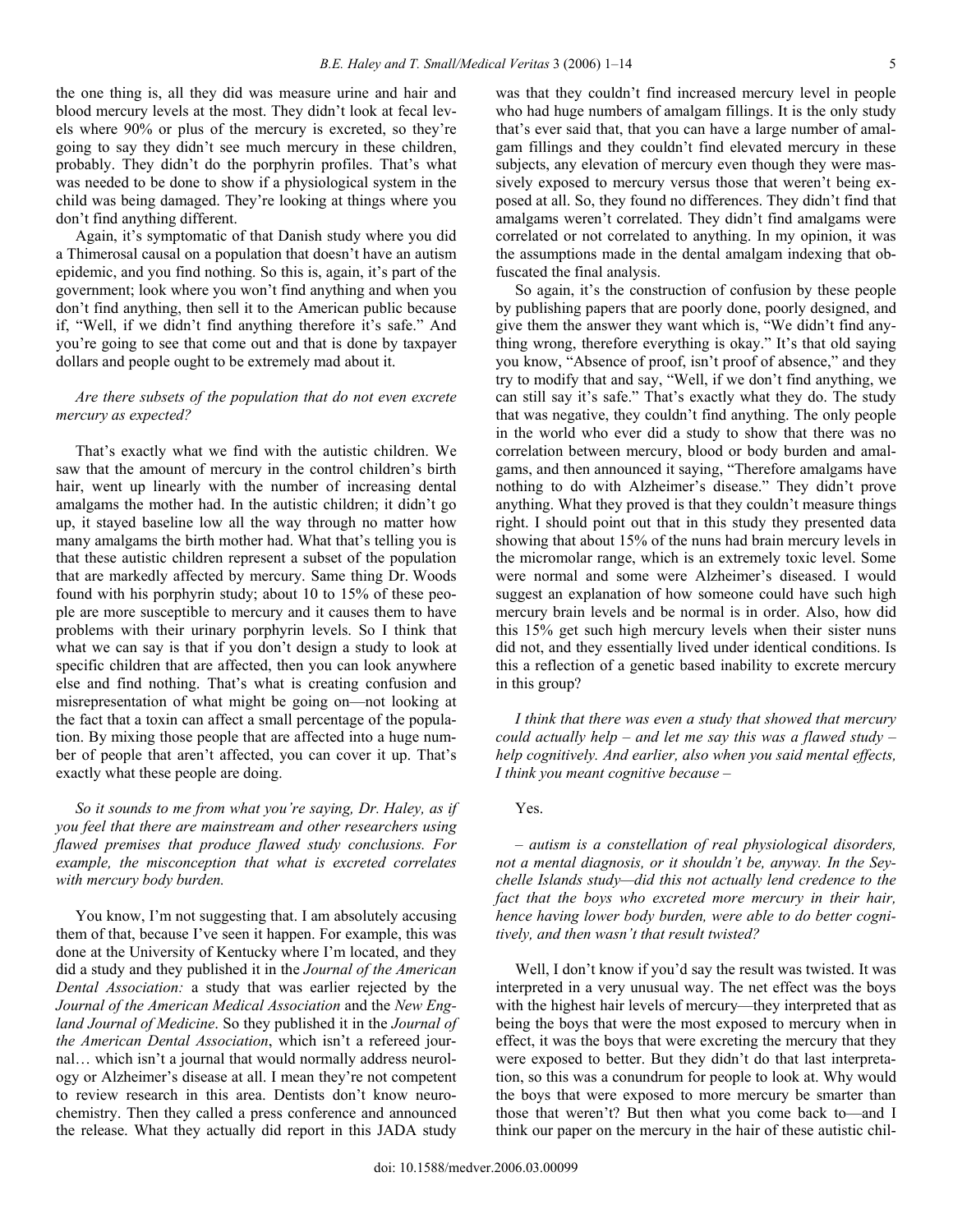dren was the one that explained it—these are the kids that are excreting mercury. We had a study group. We could look at the children's hair and the cognitive effects that they might have, and we compared those and said, "Well look, the kids with the lowest hair mercury are doing worse," and that's because they're not excreting it. Then we could check the children, which Jeff Bradstreet did, as well as Dr. Jim Adams at Arizona State University, as well as several other people, and you find out these are the kids that are not excreting mercury. They're probably the ones with the porphyrin profiles that are aberrant, and this all makes good sense. Except modern medicine, or the people who control medicine and control the vaccine program, etc., don't want this being presented to the American public because it creates a real problem for them. There are literally hundreds of millions of Americans walking around with huge amounts of mercury in their mouths, and they should be concerned. But it will cause an economic hardship on certain people if this is reported.

 So, you can have this disagreement, I guess: Should we tell American people, "Hey, you've got a toxic metal in your mouth that's probably going to cause you problems as you age." They're going to want to get it out. They're going to want the insurance companies to pay for it. Or do we keep it quiet and wait until those people die off, and then write a book about it in the history and say, "We shouldn't have done this, and we shouldn't do this anymore." I'm just a person that believes you have to be totally honest to all people at all times. There are other people who say, "No, we've got to cover this up or we'll create a panic." Well, yes, we'll create a panic. A panic generated by the American Dental Association and other people that have suggested that mercury is just fine to be exposed to.

# *It is actually a panic, isn't it? It should be –*

 I get a lot of phone calls—people asking me what can they do? You know, we should do what they do in Sweden. The government pays to have the amalgams replaced, and replaced carefully and I sometimes dream of the day that we can sit down with a group of well-meaning and well-educated dentists and physicians, and talk about this problem and say, "Here's the situation and here's the best we can do for the American people to get this taken care of." And save money in the long run, because then the cost of keeping a person in a nursing home for a month would more than pay for the replacement of most people's amalgams.

 *Good point. Getting back to your study, Dr. Haley, "Reduced Levels of Mercury in First Baby Haircuts of Autistic Children." So there was a correlation between less birth hair mercury and the severity of autism?* 

 Yes. The less mercury that was in the hair, the more severe the autism, in general, appeared to be. I think what you have are different levels of ability to excrete. The less capable they were of excreting the mercury, the more severe the affect was.

 *With regard to Alzheimer's disease, are there any papers indicating that poor excretion correlates with increased dementia?* 

 Yes, there is. This was before JADA Sach's study. This also was done by two people that I really respect at the University of Kentucky for their ability to do research: Dr. Bill Ehmann and Dr. William Markesbery—one is a chemist and the other one is a neuropathologist, he's head of the aging center. They showed that mercury in the fingernails or the nail tissue of Alzheimer's patients was much lower than that of controls, again, just like that birth hair in the autistic children, and that this was quite different from the levels of mercury they found in the brain. They found it elevated in the brains of AD and lower in control brains at that time. So if you go back to their original data and look at it, this is strong proof of Alzheimer's diseased individuals being unable to excrete mercury as well as normal individuals.

 I would also point out that if you go to that publication in the *Journal of the American Dental Association* where they say there's no correlation between mercury exposure and Alzheimer's disease—if you look at the data – and the data, I do believe, is the data that was done in the chemistry department where they measured the mercury levels in the brain – and again, there were about 10 to 15%, depending upon the level of the nuns in that study, to have mercury levels in their brains that were in the micromolar level. That's a huge amount. In other words, these appear to me to be people that were either AD or going to become AD because they had very toxic levels of mercury in their brain, in contrast to the 85% that didn't have those high levels. And this indicates that there were about 15% of those people that were very, very susceptible to retention of mercury in their brain tissue compared to the other nuns. You know, one of the major strengths of this study, the JADA study, when they did it, was that all of the subjects were nuns living in the same convent, eating the same food, going to the same dentist and their dental records were fairly well kept. So if you look at their data, you can say just comparing mercury levels and contrasting doesn't mean much, but if you consider where in the world did these 15% get such high mercury levels if they're eating the same food as these other people that didn't get such high mercury levels in their brain. These are the people, I think, that are similar to what Dr. Woods is talking about in his porphyrin profile. These are people that are affected at low levels of mercury and it's based primarily on their inability to excrete it which is likely a genetically-based phenomenon.

 *Good point. So just a bit of a summary here. We're talking about people at different ages who have had mercury exposure having different affects; AD (Alzheimer's disease) or autistic disorder. So what is the relevance of what kind of neurological deficits follow these vaccinations with Thimerosal-containing vaccines such as the Hep B or DTaP, or tetanus or influenza? How does the mercury damage manifest itself at various stages of life in various people?* 

 Yes, you know you hit on a key question. If you understand that on the day of birth neuron development is quite different than when you are older… If you look at the data and the figures that I've seen in numerous conferences where people show the amount of neurons that have developed in the brain of someone on the day of birth and contrasted that to the first six months of life and to the first year of life, you'll see most of the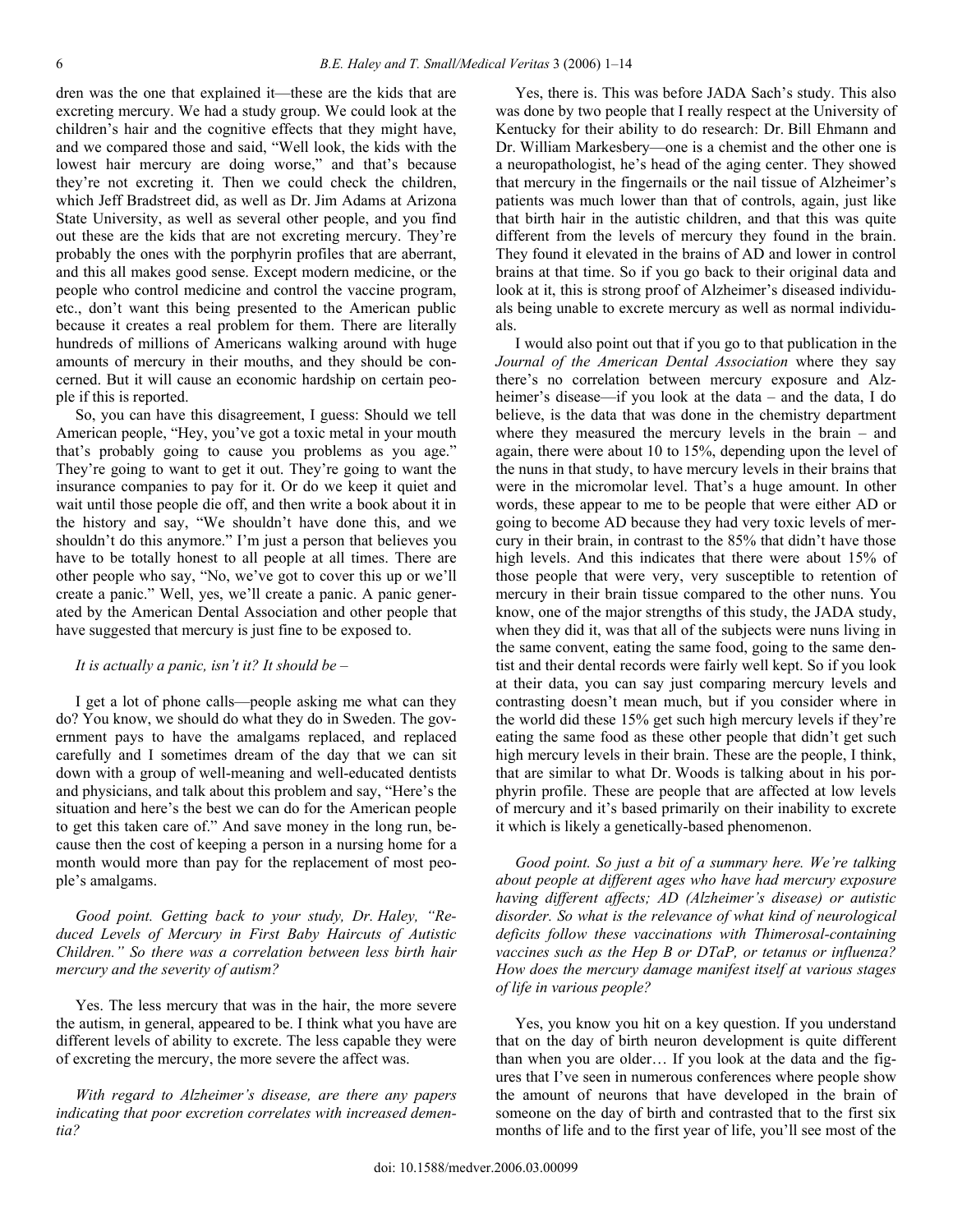neuron growth in an infant occurs in its first six months of life. So if you take that baby out when his neurons are growing and you're having massive development of the brain at that time and that's when you give him an exposure to mercury, you will have a different effect than you would if you wait until a child is six to nine years old and then start placing amalgams in his mouth and see what effect it has after this normal development has already occurred—where they have their maximum number of neurons. Because there's a time that neurons increase and then there's a time when they start slowly decreasing as we age. I think that if I can use an analogy, in the one case you're preventing a bridge from being built; that's when you put mercury into an infant on the day of birth or in his first six months of life. Then the second case, you're taking a bridge that's built and you're increasing the rate that you break down those bridges. That is what I think happens with dental amalgam exposure to someone as they age.

 *What happens to a child who receives a Thimerosalcontaining influenza vaccine when they're a little bit older, say maybe six years old? I know a child who regressed into an autism spectrum disorder at that point.* 

 You know, I had not done any studies or read any studies about what percentage, but I think the possibility is that at any time, especially if a child is on the borderline of being autistic and having very poor capability of excreting mercury, I think getting a bolus dose of Thimerosal at this time, with all we know about Thimerosal, with all we know about its extremely potent biochemical toxicity, certain children would have a very negative effect. I think it's criminal to expose a child to Thimerosal when other options are available.

 To take another step further and say right now knowing how toxic it is, it's criminal to suggest that people in their 80's get a Thimerosal-containing vaccine to prevent them from getting the flu when you know just how toxic that Thimerosal is. For example, in autistic children, Dr. Jill James' study showed they had low glutathione levels explains maybe the reason why they can't excrete the mercury, as mercury must be chelated by glutathione before it is excreted by the bilary transport system of the liver. Therefore, it fits into this hypothesis: what we know is that in the elderly, especially when you pass about 60 years of age, the level of glutathione that your body produces in the average American drops dramatically. So you're suggesting giving an ethyl mercury shot to older people who cannot effectively excrete mercury – even if they're totally normal – because the glutathione levels in their bodies are just dramatically lower than they are in young, healthy people.

# *So it's still not a good idea for a seven-month-old. It's still not a good idea for a seven-year-old, or a seventy-year-old?*

 You know, Teri, we're sitting here having a discussion that one of these days when we're old people and we're sitting on a bench someplace, we're going to say, "Man, wasn't that a stupid discussion? We were sitting there discussing whether or not it's a good idea to inject one of the most toxic materials that we know of into babies and old people." I mean, we have to convince the American population of that. That should be very easy

and very straightforward to do, and why are we having this discussion? Because we have bureaucrats sitting in key positions who want to cover up this problem because they are the ones who made it. This is not rocket science. This is common, farmboy logic. You just do not put really toxic compounds that have absolutely no value, that you can replace with something safer, into the bodies of human beings. You don't put Thimerosal in vaccines, and you do not put amalgam fillings in the mouths of people. Not in this modern day and age when you have things that can substitute for that.

 It just shows you how stupid human beings can really be—. when we don't stop to think and we just start listening to what "the authorities" say. The authorities here would say everything I said today is wrong, and yet the science and the observation, and the occurrences – we have an epidemic of autism. We're going to have a bigger epidemic of Alzheimer's disease as all these baby boomers start reaching 60, 70 and 80 years of age with a mouth full of dental amalgams that were put in back in the 1950's. And everyone agrees with what I just said about the coming increase in Alzheimer's disease. And yet, when you say well this is what is causing it, you're exposing these people to toxic amounts and this could cause a problem, and they say, "No it can't." And yet they'll tell you, "Don't eat fish. Don't eat the fish from your local lake because the mercury coming from the coal fire power plants has made it a bit toxic," or "the mercury coming out of your dental amalgams is being flushed down the toilet through the water supply system and put back in the lake is causing this problem." So you can't eat the fish because they contain mercury that came from your body. I mean, this is  $a - it's$  an absurd situation and an absurd argument.

 Like I've stated many times – it was some time ago I made a comment in a conference when I told somebody I felt like I had been in an eight-year argument with the town drunk regarding mercury exposures and mercury toxicity. Now we can expand that out. It's been another six years on top of that, so 14 years of arguing with people that don't understand chemistry and use absurd arguments in court. I mean I'm testifying trying to get mercury out of certain states, and you'll hear these people make comments comparing a dental amalgam to table salt. Then you look at it and you say, this is what I mean by arguing with the town drunk. That is completely absurd logic and it shows that they don't know an iota of chemistry or they're desperately trying to find something to deceive the American people to make them think they're right.

 *Well let's talk about a few of those arguments. I agree with you that it's frustrating to try to convince people that the second most toxic substance on earth – that a documented poison – to try to convince them that that's not a good idea to inject into people. We hear a lot about fish. You mentioned fish. But hasn't the mercury in the fish already reacted with things in the fish? Is the mercury from amalgams or vaccines more toxic to humans than that from fish?* 

 Absolutely. The mercury coming off of dental amalgams has not reacted with anything yet. It has its full toxic potential. The mercury coming from Thimerosal injected directly in the body, that's pure ethyl mercury that's released. It has its full toxic potential. The methylmercury in fish is mostly bound up. I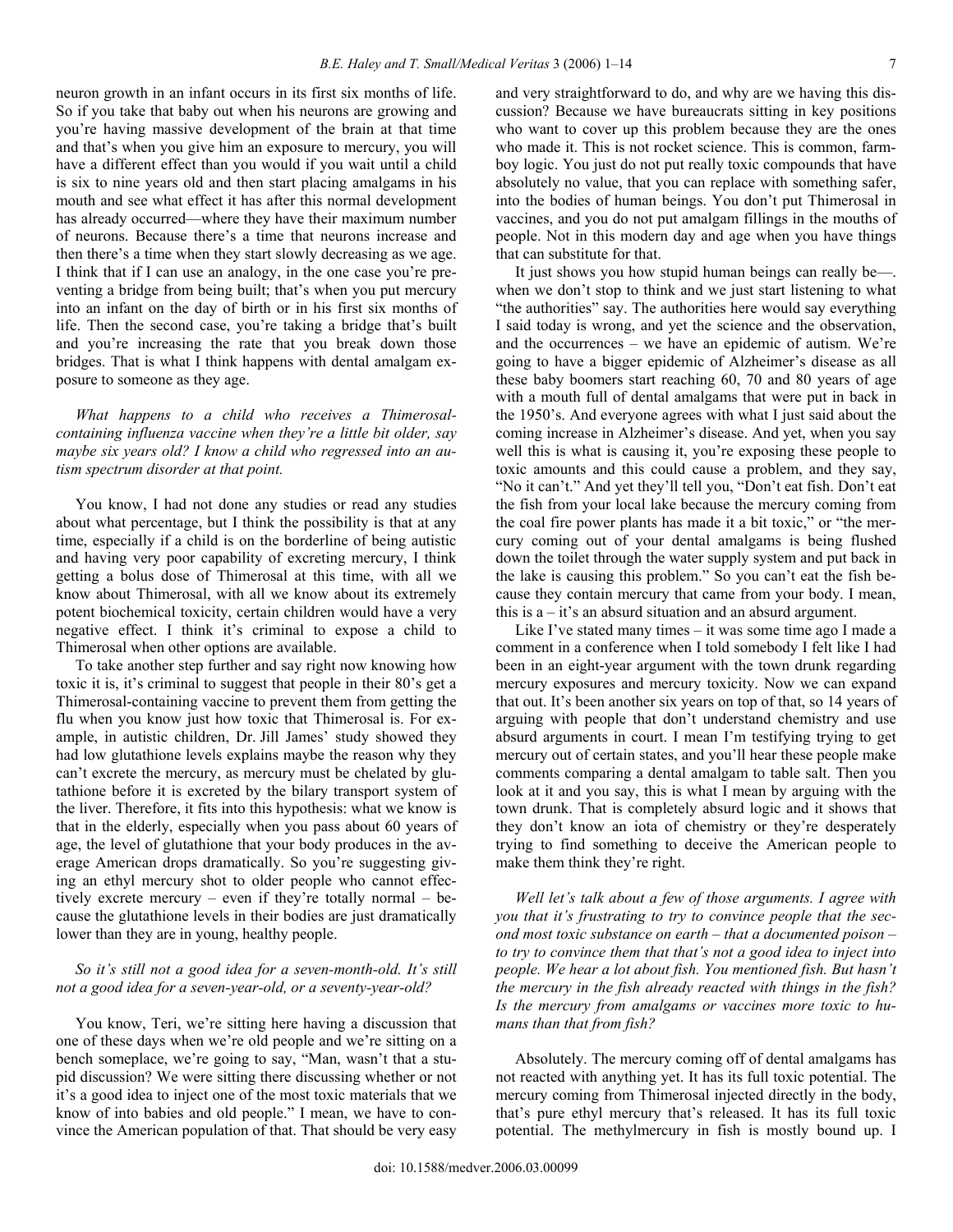mean if it weren't, the fish would die. The fish protects itself because it's slowly exposed to this methylmercury as it eats smaller fish, etc., and the fish's body makes compounds to protect it. If it's an ocean fish, it's bringing in lots of selenium. There's much more selenium in the ocean than there is mercury, and selenium is the big neutralizer of mercury toxicity in the environment. So when you eat fish, you are not eating methylmercury. You're eating methylmercury attached to a protein in the fish because it's too reactive to be in a biological system where there's proteins and sulfur compounds or compounds that bind mercury, and just be floating around free. When they measure mercury in fish, they put that piece of fish in an oven and they heat it up to over 800 degrees centigrade to boil off the methylmercury, and then they measure methylmercury. But that methylmercury stays on the fish proteins to a large extent when you eat the fish. That's the reason when you eat a can of tuna with so many micrograms of mercury –most of it is excreted from your body within that day. Whereas, if you take ten micrograms of mercury vapor, 80% of it's going to be in your body for a long, long time.

 So again, this is part of the deception, in my opinion, to rant and rave about mercury in tuna so we don't think so much about the mercury in our mouth or the mercury in our vaccines. The medical doctors I talk to who don't know the difference between exposures – I mean exposing yourself to mercury that's already bound up with selenium, bound up with other protective compounds that you find in the fish – is totally different than mercury coming off of a dental amalgam. The one is excreted rapidly and the other one is not. A study done by the National Institutes of Health by a researcher named Kingman back in 1998, published in the Journal of Dental Research, showed that the major amount of mercury in our bodies came from dental amalgams. Not from the fish diet. And this was done on 1,127 American military men in the Washington, D.C. area. But even in this paper all they did was measure urine mercury and blood mercury; they didn't measure the amount that's being retained in these individuals—that would have been even more interesting. But notwithstanding that, it absolutely showed that eating fish – because there's a lot of fish eaten in the Washington, D.C. area – is not a major contributor to total mercury body burden in Americans. It might be if you live in an island and all you eat is fish, but it's not in the United States. It's a minor level.

# *Here's another thing that we hear. Is ethyl mercury safer than methylmercury? What happened to Thimerosal-derived ethyl mercury in the brains of primates?*

 You know, that's what's turning out to be totally wrong, and it's a matter of oink and oink-oink, really. They're both extremely toxic compounds, but they do have different toxicities. I would like to use an analogy so people can understand. If you drink methyl alcohol, or wood alcohol, the one thing you can be assured of is you probably will go blind and you very likely will die. I mean, it's that toxic. It's lethal. If you drink ethyl alcohol, you'll get drunk. But if you drink ethyl alcohol a lot, you'll end up with cirrhosis of the liver. You can even get an alcoholinduced dementia by drinking ethyl alcohol. So the question here isn't, "Which one's the most toxic?" It is, "Is ethyl mercury toxic? Does it cause other problems?" Ethyl mercury releases more inorganic mercury into the brain than does methylmercury. That's what the Burbacher study showed (Burbacher TM, Shen DD, Liberato N, Grant KS, Cernichiari E, Clarkson T. Comparison of blood and brain mercury levels in infant monkeys exposed to methylmercury or vaccines containing Thimerosal. Environ Health Perspect 2005; 113:1015- 1021).

 So therefore, you can make the statement that in certain parts of the brain ethylmercury is more toxic than methylmercury with regard to giving a mercury toxicity in that region. If you look at the immune system, it would be hard to find anything more toxic than ethylmercury with regard to the dendritic cells from the California study, and the inhibition of phagocytosis at one nanomolar. So they're both extremely toxic. They have different types of toxicity, but that doesn't mean that ethylmercury injected into a child is a good idea. That's like telling your children, "Well, we don't want you drinking any hard liquor but if you go out, drink all the wine you want. I mean, the wine is not as toxic as whiskey, so the one won't bother you at all." I mean, it makes me angry that people try to use, or force that type of logic on well-meaning and well-thinking people. You just have to look up and say, "Don't be such a dummy." I mean, Thimerosal is plenty toxic to cause a problem. We weren't injecting methylmercury with the vaccines. We would have seen a toxic effect and it probably would have been slightly different.

## *So is the methylmercury compound more toxic than ethylmercury, or is it in general an exceptionally toxic form of mercury?*

 Yes. When you say that – methylmercury will kill you faster than ethylmercury. I mean, if you talk about lethality. But that doesn't mean that at low levels the ethylmercury can't be more damaging to your neuronal system than methylmercury. The bottom line is they're both exceptionally toxic compounds. I mean, why do we even let them get us into this argument of which one's the most toxic, when both of them would be considered as extremely toxic organic mercury compounds? I mean I think it's an argument that we say, "Hey, only a fool goes and argues which one's the most toxic." It's just like, "Is wine more toxic than whiskey?" or vice versa. I mean, they're both toxic so they both have their effect and one may take, say, twice as much. Twice as much isn't a big deal when you're injecting it directly into the body. And is the amount you're getting exposed to enough to cause the problems you see in autistic children? The answer is absolutely. If you're putting in a half a mil of 125,000 nanomolar of mercury from a vaccine into a baby, and one nanomolar causes severe problems – or one nanomolar or less – and you can do the calculation on the blood volume, the liquid volume of a six-pound baby and dilute that out. I did those calculations. You've probably seen it on some of the talks I've given. What you're seeing is that you have nanomolar levels in the body, in the blood, that definitely reach levels that could cause severe toxicity.

 *All right. In the non-human primate study – and I understand that they're both poison – but did the Thimerosal-derived*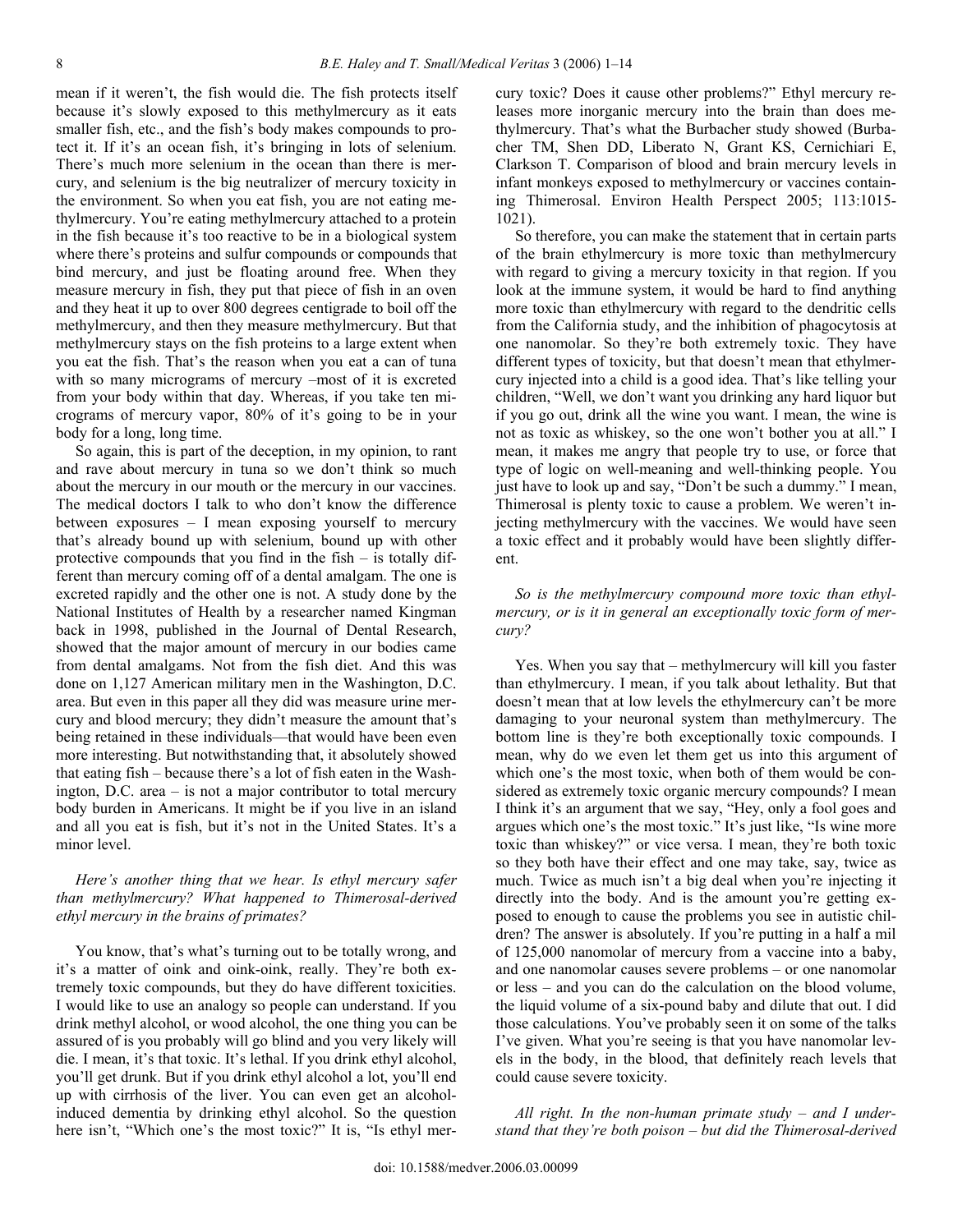*ethylmercury persist in the brain longer, a greater amount of that?* 

 Yes. The Burbacher study showed that there was more inorganic mercury in the brain of the monkeys, and numerous studies have shown that inorganic mercury stays in the brain with exceptionally long half-lives, varying from many, many months up to 27 years in certain cases.

 *And in the Burbacher study, it was inorganic mercury from the Thimerosal-derived ethylmercury?* 

## Yes, it was.

 *Now also it can be argued that the exposure of neurons in culture is different than other routes of administration. Do we have respected medical history backing that low-level exposure to mercury can cause severe neurological disease in infants?* 

 Well, I've never argued that exposures to neurons in culture represented a mimic of the natural state. But let's put it this way. What we're seeing—and not only us—people in Europe have done the same studies where they've taken neurons in culture and found that they see significant biochemical effects, including death, at low nanomolar levels—I mean very low nanomolar levels. Now, if you look at that and then you go to the brain studies from the Alzheimer's study – what was published in JADA – these people had micromolar levels. So a nanomole is  $10^{-9}$  molar. A micromole is  $10^{-6}$ . So the difference is  $10<sup>3</sup>$ , you know, a 1,000 or more. So certain brains had 1,000 times the amount of mercury that's required to kill a neuron in culture. And you say well all of a sudden you should get worried. There is no doubt that the brain has a massive ability to protect itself from mercury toxicity, but 1,000-fold over the lethal concentration and it comes in every day? It keeps coming in and coming in. You have to say, "Let's look at reality." There are going to be 10 to 15%, from what I understand, of American people that are going to become demented before they die of Alzheimer's type disease. So at some point in their life, they are incapable of protecting their neurons from some form of toxicity that is causing them to die. You're telling me that adding mercury on top of that isn't going to exacerbate that problem? You know, I would find that hard to believe.

 Plus, if I had done that study on neurons in culture and I didn't see any killing until micromolar levels, then I would have to admit, you know, you're not going to get too many micromolar levels of mercury in the brain, therefore, my hypothesis isn't solid. It's not something you should be concerned with because you don't reach those levels in the brain. But when you see neurons killing in culture at nanomolar levels, and you get much, much higher levels on injection – or when you look at brains, the level that's in there – then you have to say, "Hey, this could be a problem." So it's a common sense issue, and common sense says if you have something that kills neurons at a nanomolar level, you ought not be injecting hundreds of thousands of nanomolar molar levels into your body.

 *I would think that at some point the mercury might actually disable the body's defense mechanisms against mercury even more.* 

 In the study done in Italy, they show that the very first thing that happens when you expose neurons to sub-lethal doses this is doses of mercury that are like  $10^{-10}$  molar that don't kill the neurons very quickly—what they found was that the glutathione levels dropped dramatically. In other words, mercury prevents the synthesis of the compound that is used to excrete it.

 *Yes. So the very thing that would help combat it is disabled by it?* 

Yes.

 *Okay. Now I had a friend who was concerned about her son having mercury toxicity and the doctor simply – this is a long time after the fact of exposure from vaccinations –prescribed a blood test. Is a blood test or a blood clearance always a good way to measure potential adverse effects of mercury administration?* 

 There's no way you can do a blood test on a child that's been exposed to ethylmercury in the past and look at the mercury level in that blood and make any knowledgeable statement about his toxic retention. There's just no way you can do it. That happens all the time. If you take people that are exposed to mercury, they'll have a high blood level. The blood levels of mercury will drop down dramatically. But they're not excreting it. It's being collected in the cells in the central nervous system. That's the retention toxicity possibility. In fact, if they found mercury in the blood, the child would probably be better off because it would indicate he's getting rid of it.

 *And what about the babies who had Pink disease? What did that tell us?* 

Well, it told us that exposure to mercury to an infant – you know, this mercury exposure came from teething powder so you know the age of the babies. They were at the time where they have a very sore mouth because teeth are breaking through, and people were rubbing a mercurous chloride-containing material called Calomel  $(Hg_2Cl_2)$  on their gums. Again, you say, "well why would they do that?" Well, mercury destroys the ability of a nerve to function properly and so it kills the pain. That's the way it worked. It's a neuron-damaging agent that prevents the pain of teeth coming through on that skin from being perceived. Those babies, a small fraction of them – again, just like the autistic  $- I$  think it's 1 in 500 is the number I've read published, developed Pink disease, which was also called acrodynia, and they had symptoms that were quite similar to autistic children except they were very, very young. They were less than two years, so no one ever diagnosed them as autistic. But they would turn bright pink. They would have sore joints. They would have red cheeks, some types of irritation.

 When they took the teething powders off the market, that disease disappeared. There's some very nice articles that are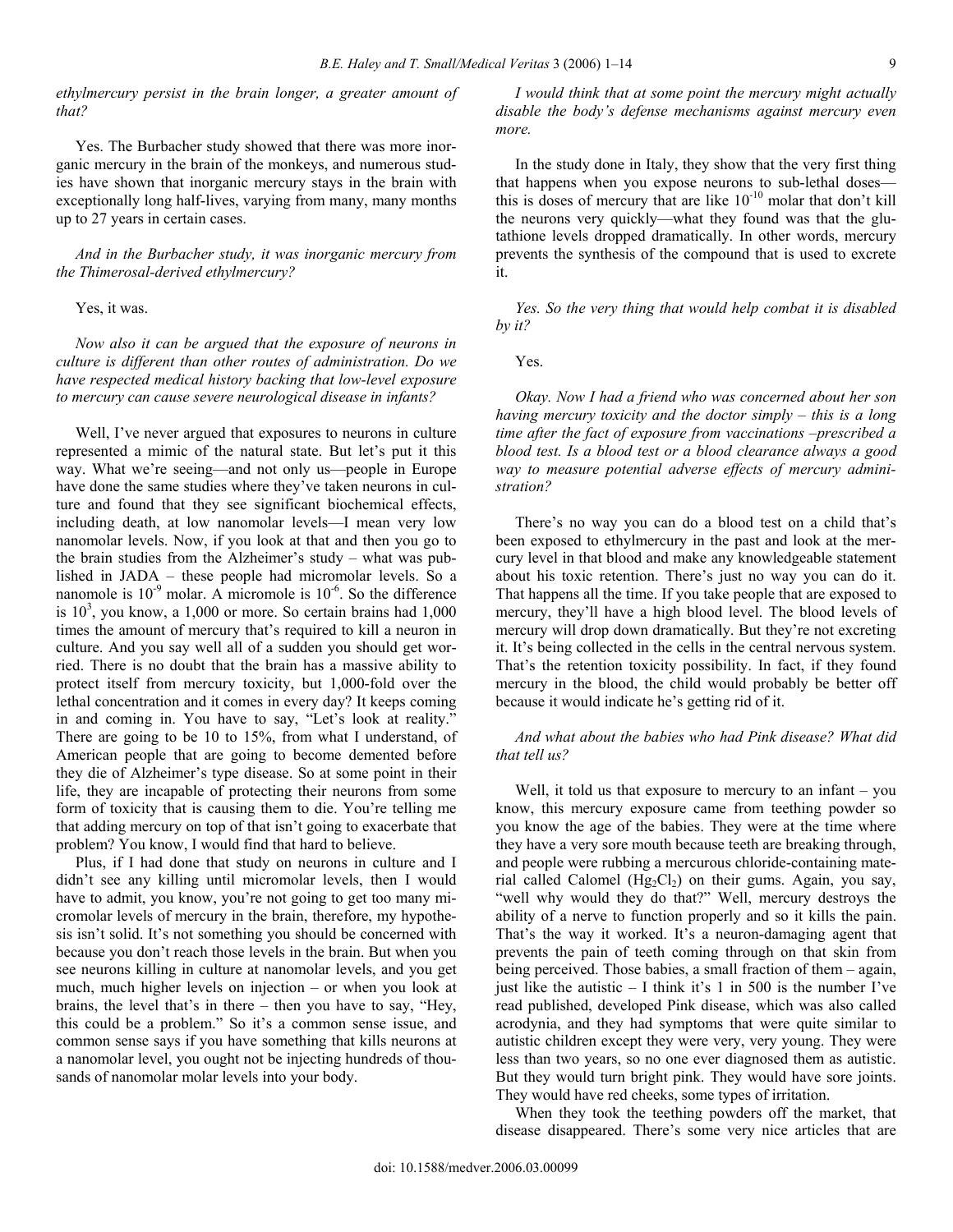written by people who were Pink disease children, who have survived, and who talk about the problems they had the rest of their lives because of that exposure. But basically what the Pink disease epidemic, which occurred up to about 1940, tells us and what it absolutely shows us, is that a very low level of mercury —and this was a very non-toxic type of mercury by the way. Calomel, or mercurous chloride, isn't nearly as toxic as Thimerosal—but a very low exposure to that on an infant when their nerves are developing can cause severe problems. It's a perfect poster child for saying how can anybody sit there and say that exposure to Thimerosal couldn't be toxic when we have the Pink disease example to look at?

## *Right, and the babies who were exposed to Thimerosal in the rigorous infant immunization schedule, they weren't even able to produce bile at the time that they received it, were they?*

 No, they weren't, and that was one of the reasons I kept telling people, "You've got to understand—infants cannot detox mercury very well because they don't make enough bile." I'm sure that the production of bile – and I know it's a major problem with certain children that are born – is something that's genetically inherited also. There are probably good bile producers and there probably are not good bile producers. But without a doubt, most infants—and most physicians or pediatricians would tell you—you don't feed certain foods to an infant until he gets to be six months or so old, because he's not making enough bile to detox it. Production of bile is one of our detox mechanisms.

 *Wow. I wonder if I'm on the right track here, but did that have anything to do with children who became jaundiced when they were a few days old after receiving the Hep B? Might it have?* 

 I would say that's a possibility, but I don't have any data to have any –

 *Yeah, it's just a thought. It would have been nice for someone to have maybe said, "Hey, this might be a caution here for getting anymore Thimerosal-containing vaccines." Not that it's good for anybody. Might babies of immunocompromised mothers be more susceptible to even lower doses of Thimerosalderived ethylmercury?* 

 You know, since the immune system appears to be affected in autistic children, and since we know that Thimerosal is one of the most potent known immune system suppressors, I would say "yes", this would be doubling the risk, at least.

 *Okay. Well just a couple more questions before we move forward to some talk about treatment and the future. Dr. Haley, why are males more prone to mercury toxicity than females?* 

 Well, in my opinion, and the research we did set a lot of this off, we knew that there were four boys to every girl, so Dr. Mark Lovell and I, sitting down talking about our studies on looking at the toxic effects of Thimerosal on neurons in culture, decided we would pre-treat the neurons with estradiol or testosterone to see what would happen – would this enhance the toxicity – and the results were dramatic. The estradiol actually protected against the Thimerosal toxicity. I mean at the lower levels of Thimerosal that we used that would kill the neurons, or over half of them in 24 hours, we could almost totally prevent that by adding estradiol. When we put in the testosterone, at levels where testosterone had no affect on the normal life span of these cells the neurons were all dead within three hours at levels of Thimerosal alone that took over 24 hours to kill about 80% of the neurons.

 So the presence of testosterone dramatically enhanced the killing power of Thimerosal to neurons in culture; whereas, the female hormone had the opposite effect. Then when we followed up on that, we ran into a report by a Dr. Baron-Cohen from England that implicated testosterone increases in children who have a lot of autistic-like problems. I wouldn't say he called it autism. But you know, language development and other problems, the problems that you correlate with autism, were primarily found in children born of mothers who had high levels of testosterone in their amniotic fluid. That's the only difference they could find. That led him to propose that this was a major male brain disease or problem; "excessive maleness" in the brain is how I think he described it. I would suggest that people read this because he's a psychiatrist or psychologist and I'm not expert in that area. But anyway, the observations indicate that testosterone plus Thimerosal is the major problem.

 Now, Mark and David Geier are looking into this and they're finding that autistic children definitely have high testosterone levels on the average. I've heard them give a talk, and I've talked to them about their data indicating that it's a major susceptibility factor: if you're from a family that produces a lot of testosterone, if you have higher levels than the average of testosterone, then you may be more susceptible to the toxicity of a Thimerosal-containing vaccination. It fits into the whole mold of everything that we're seeing. So I think that's the reason why you have a massive amount of boys getting this problem versus girls. To expand on that, it's well known that 10-15 years ago we were having concerns about girls not being trained as well in math and science because boys did better on the math and science tests of the scholastic aptitude – or SAT tests – than did girls.

 Today, that's flipped around to where the massive concern is: "Why are our boys going in the toilet academically? Why can't they pass the math and science portion of the SAT tests?" These are kids that are not called autistic; these are kids that are planning on going to college. I mean they are not dramatically damaged, but I think what we've seen is a damage to two generations of American children by the vaccine program – caused mainly on the boys – and we're looking at that and saying, "Is something wrong with computers?" Or we blame, we beat on the education community, the community that's responsible for education. I think they have been given an impossible job trying to teach to children who have had their cognitive skills somewhat damaged by a vaccine program. And these are the bright ones.

 *Absolutely. So while the American public may not understand why this issue touches them, children who could have*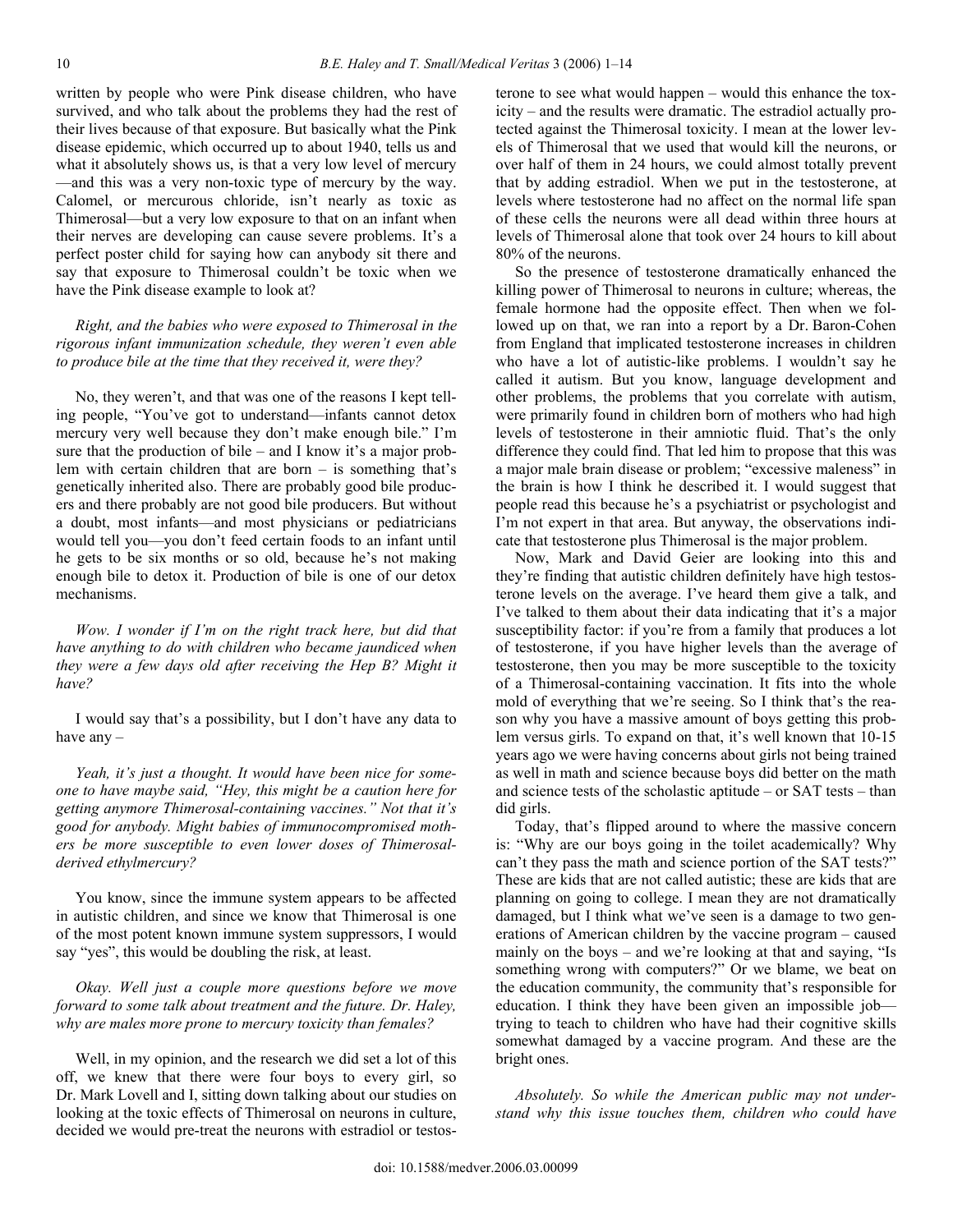# *done better in school may not be doing as well in school, or be doing well in school, as they could have.*

 Well, I think that's exactly right. You have to explain this conundrum. We had to add 100 points to the SAT scores to get them back up to their normal average. So that's about how much damage we've done. We now practice affirmative action to get boys into law school, dental school and medical school because the girls have just outstripped them academically in the last ten years.

## *This is a really sad commentary. To reiterate, mercury and testosterone have a negative synergistic effect?*

 We would not say it that way. Testosterone at the levels we are talking about are not toxic alone, and may even be beneficial to the growth of a male child. We would say that testosterone enhances the susceptibility to the toxicity of Thimerosal dramatically.

## *Okay, and boys are now doing worse in math and science?*

 Look at the newspaper reports. I've read time after time how the scores of the males have dropped dramatically relative to the girls. It's not that the girls have gone up, it's that the boys have gone down.

 *Right, and it's kind of frustrating to look at these mainstream magazine articles and wonder "why aren't they getting this?" You know, you mentioned a psychological expert, but this isn't really a psychological thing in my humble opinion. You know? It may be a cognitive thing, but it was caused by some physiological damage.* 

 Yes, but people will argue. You know that old saying, "If the only tool you own is a hammer, every problem looks like a nail." If the people who are addressing this problem aren't biochemists – they aren't physiologists. They're not people trained in the medical toxicology. So the comments that come back, that you look at time and time again from these people are – they're mainly sociologists. They're education people. I'm not running down that field. They say, "What's doing this?" Well it must be something global because our government tells us the vaccine thing is a joke so it's probably the fact that they're playing too much with computers, or they're more interested in buying clothes. You know kids are kids. They're the same now as they ever used to be. I know when I was chairman of the Department of Chemistry, I pushed our department into having website servers where a young college kid could go to 24 hours a day, seven days a week and look at all the lecture notes, take practice exams, look at test questions, take a test, have it graded and tell him how well he was doing on the type of questions we would ask. And you can't tell me that that wouldn't help those young people do a lot better on tests, because they did do a lot better. But at the same time, some of these students are coming in, and they're so damaged even this access to our web servers cannot significantly help them. So, computers aren't the cause of our problems. I think the fact that we've generated a large

number of young students that have somewhat been damaged by exposure to mercury when they were infants.

 *Dr. Haley, what do you think is going to happen to the American workforce, college graduates and families, with a widespread neurologically or cognitively damaged male population?* 

 Well, I'm not a doom predictor because I think we'll survive that. But if you study our graduate programs—and I do that—I mean, it was my job for eight years, trying to ensure that we could get enough graduate students into the chemistry program so we could teach general chemistry, because you need graduate students to run the laboratories. What you see in not only at the University of Kentucky, but at every university in the United States probably, is a huge preponderance of foreign students coming into graduate school because we can't find enough qualified American students in chemistry and math and other science areas to help us with those laboratories. So the occupations requiring a math/science education is going to be taken by people who come from countries where they didn't damage their children. This is not a wild speculation. I think out of 78 nations, if we look at our longevity and our health, the Untied States ranks 72. We're not ranking in the top ten.

 So, there's something wrong with our medicine and it may not be the medicine as much as it is the vaccination policy that's causing us to have a lot of children that have speech problems or cognitive problems, health problems. I mean if you're not making heme and you're not carrying oxygen very well, you're talking about chronic fatigue-type problems. If you can breathe well, but you don't have the heme or the red cells to carry the oxygen to the appropriate spots in your brain or in your body, you are not going to be a healthy person. I mean just look at any animal population that's been made toxic. You have the same effect. What we're doing is we're trying to find somebody to beat on who can't fight back, and that's mainly the fish. We go blame the fish.

 *Excellent points, Dr. Haley, and thank you for bringing that back around to the heme. There is a statement in a James Woods and colleagues study drawing upon Schwartz and Weis, he says, "There is considerable need for further development of analytical approaches in toxicologic and epidemiologic research for estimating public health impacts associated with environmental toxicant exposures and, especially, for identifying metabolic processes and genetic variants associated with altered susceptibility (risk) to toxicant injury." How do you feel about this?* 

 I think he's right on because it's what we more or less said in our autism paper. If you've heard me talk, I've been saying that now for about ten years. The frustrating part of this is, this is not rocket science. Again, I can understand how a layperson wouldn't understand the damage done by mercury from dental amalgams. I can't understand how a physician – and you have this very, very quiet response from the American Medical Association – they never mention amalgams except to say, "Well, the dentists tell us that it's safe." I don't know of a physician that wouldn't understand what training that a dentist has and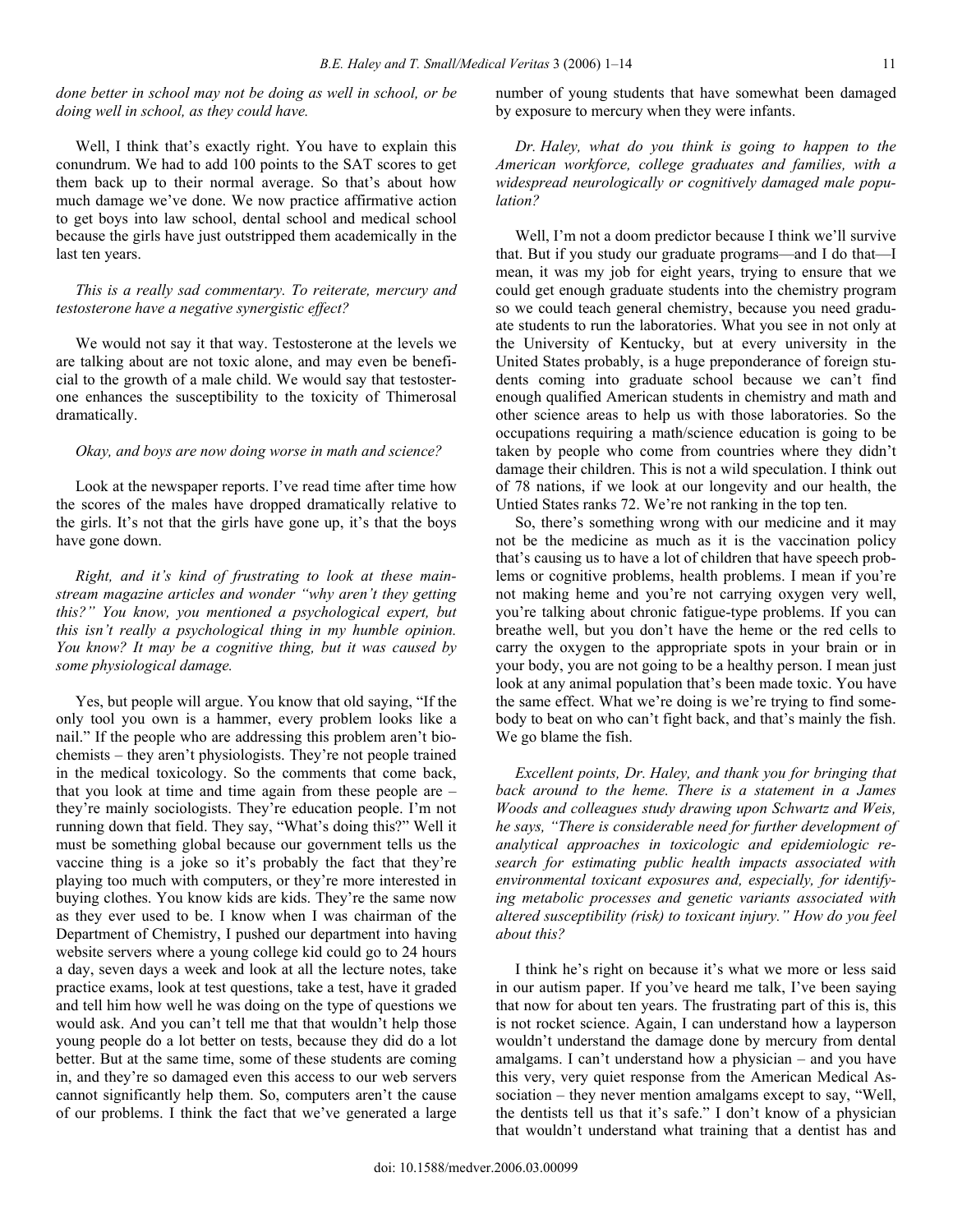that they are totally unqualified to make a statement on the toxic effects of the amalgams they're putting in our mouths. That's like asking house painters to talk about the toxic effects of the lead and mercury that was in the paints that we used to put on the walls. This is a level of absurdity that I just cringe when I think about it, and I'm very disappointed in my own inability to convince the Food and Drug Administration and certain Congressman and other people that we have a major problem and if we're to be a healthy, strong country, we can't be exposing our population to mercury.

 And having half the government, like the National Academy of Sciences and the Environmental Protection Agency have both put out reports saying somewhere between 8 and 10% of American women have such high mercury body burdens as to render susceptible to neurodevelopmental disorders any child they would give birth to. They made that statement. I didn't make that statement. Yet when you go to all the research papers that are coming out and saying, "that human mercury body burden you're talking about, 80 to 90-plus percent of it is coming from dental amalgam" this needs to be addressed. Plus, you add the bolus doses – the huge amounts you gave to a baby on the day of birth via vaccines to this child born from a mercury toxic mother– is an absurdity on top of that. Our government does not do anything about it. That's because they can't hear the data, they can't hear the comments about this over the rustling sound of the lobbyists' checks that are being written for them to tell them 'support us.' The American Dental Association actively goes and supports and fights any mercury restriction bills based on eliminating amalgams that we take up in front of Congress or any state. Medical organizations write in support of keeping Thimerosal in vaccines given to infants and the elderly. I fail to see any logic in retaining injection of ethylmercury into anyone if you are indeed concerned with their health and follow the "first do no damage" criteria. I think the bureaucrats at the medical organizations are going to be embarrassed in the end and they will have done much damage to the credibility of the medical profession in this country by their actions.

 Any time I go to a state that is trying to eliminate or restrict the use of mercury in medicine and dentistry, it will be me there with a couple of parents that are intelligent and well read that started the bill. A few legislators are trying to help them, and I will be opposing six or seven people dressed up in expensive looking business suits who are there as lobbyists or as dentists or physicians saying, "Oh, this isn't true. This isn't true. Don't listen to this guy," and they don't present any published data. I've mentioned that several times to the legislative committees that are listening to us. I'll say, "Ask them where their data is." If I make a claim that mercury is 22,000 times higher in the heart of a child that died of idiopathic dilated cardiomyopathy, I want to show you where it was published. They're going to say mercury exposure doesn't have anything to do with the health in this country, yet we have children die of this all the time. Where's their data showing that it doesn't?

 *I'm glad you brought that up, Dr. Haley. So, one more agency-type question. Please tell us about idiopathic dilated cardiomyopathy and mercury. Are agencies such as the National Institutes of Health and FDA looking into this relationship?* 

 If they are looking into the relationship, they've kept it a secret from me. I mean, this was published in 1999. That was about seven years ago. What the study showed is that people who died with – they call it IDCM – idiopathic means we don't know what causes it; it's a mystery disease. Idiopathic dilated cardiomyopathy is a disease that kills mostly the young people who are too young to die of a heart ailment at that time. You know, usually high school athletes that die during basketball games or football games, or even older athletes. It is also one of the major reasons that we have to pay for heart transplants in older people, because they have that cardiomyopathy. The thing we do know is that cardiomyopathy can be caused by a low selenium level in many countries. Selenium is taken out of your body by binding to mercury. Even if it's in your body, it won't be useful because the mercury will make it biologically unavailable for the body to use. So we have all these tie-ins with mercury causing cardiomyopathy, and when they measured the amount of mercury in the heart tissues of these people, it was 178,000 nanograms plus per gram of heart tissue. That's 22,000-fold excess of what they found in the muscle tissues of those same patients, or in the heart tissue of people who died of other forms of illnesses or diseases.

 So there's no doubt IDCM, a major disease in this country, is caused and is somewhat related to huge, huge increases of mercury in that tissue. Our government, our NIH, has not put out one nickel or one call for a research proposal to look at the involvement of mercury in this disease. This is consistent with the NIH not looking at mercury toxicity causing any neurological or any type of systemic illness in Americans. You look at what they've published. I mean they will spend money on 1,000 ridiculous research articles or projects, and they will not look at this very, very important question. If you go to Medline or Sci-Finder and check on the publications studying the relationship of mercury to neurological diseases you will find that the vast majority of this research was not done in the USA. We have to ask "why?" and it is my opinion that research into the involvement of mercury being a causal or exacerbating factor in any major illness is being suppressed by the dental and medical aspects of our country that cause the major exposures of humans to mercury.

#### *It's like we have 1,000 elephants sitting in the living room.*

 It's somewhat similar to that. Again, it goes back to my now-14-year-argument with the town drunk. There is a strong component in our government agencies and I would say one of them is the dental branch of the Food and Drug Administration. It's run by the American Dental Association in my opinion. They put a halt on any projects or any look at the amount of mercury that comes off dental amalgams. The Food and Drug Administration has absolutely and steadfastly refused to measure the amount of mercury that comes off of dental amalgam because they would not like the answer. The proof of that lies in the fact they would shut me up in a heartbeat, a long time ago, if they would just publish an article saying, "We made 100 amalgam fillings outside the mouth. We sent them to Yale, Harvard, Cal-Tech, University of Washington, other places where people are expert at measuring mercury, and they showed that no, or insignificant amounts of mercury came off."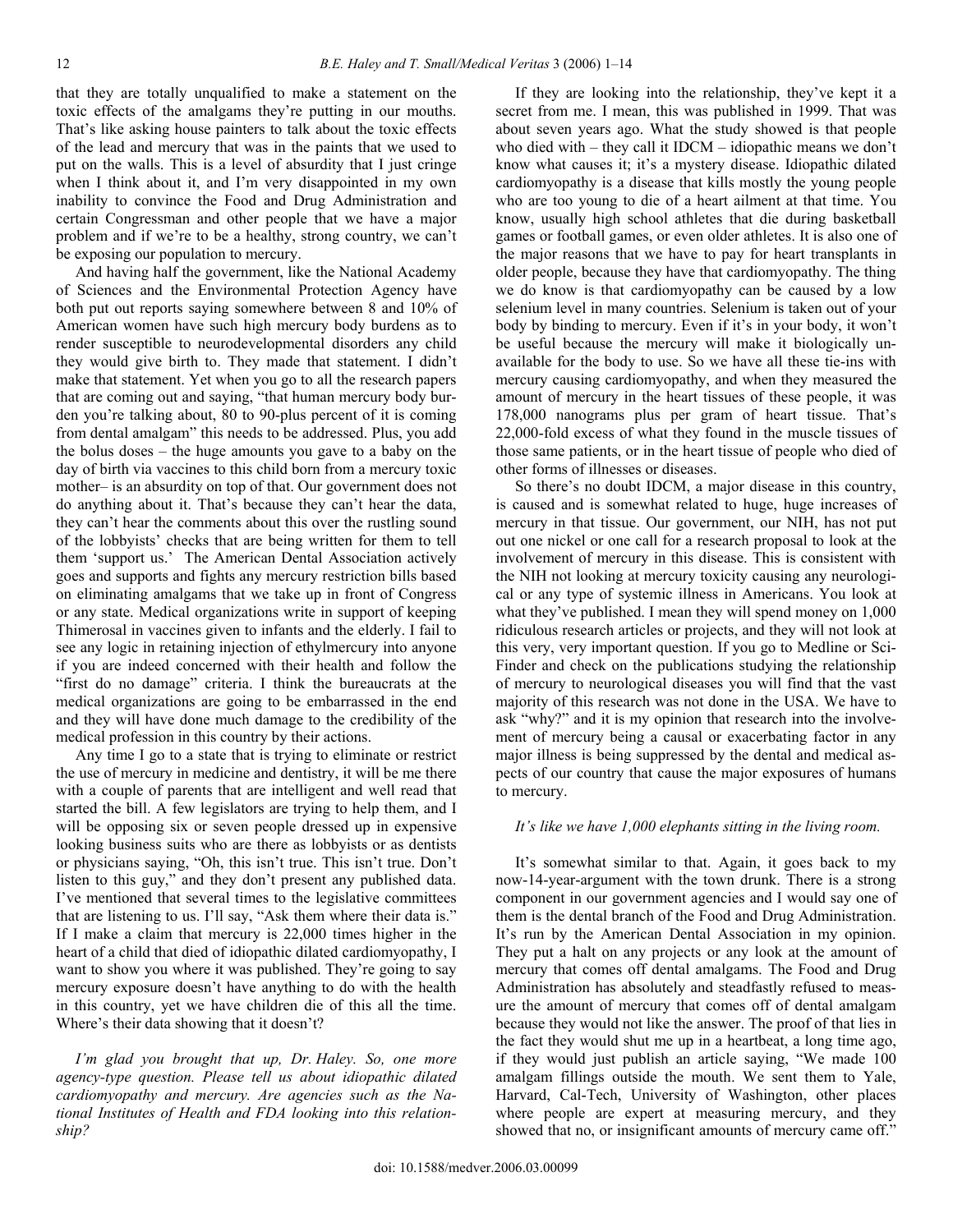That would cost them \$10,000, and yet they've refused to do that.

 The reason they refused is they know that they would lose, that it would come back saying, "Look, these are toxic levels of mercury." Because people like me and others have measured this and we know they're wrong. Yet, what you get them to do is they say, "No, we're going to stick our heads in the sand and ignore this." Also, if they do address this issue – they use a very clever trick. When you ask the Food and Drug Administration to look at the safety of dental amalgams, they do not fund any new basic research to be done by unbiased, high quality research groups. What they do is they read and review the existing the papers. They make a committee to read these papers that are made of people that they can manage. The committee will come up and say, "We didn't see anything saying like an epidemiological study that stated that dental amalgams were toxic and caused an illness," because there's nothing published because nobody funds such studies, including the American Dental Association. The committee will conclude, "What's needed is more research," and they've been saying that since about 1960. "We need more research to see if amalgams are toxic." Yet that research never gets done because the NIH doesn't fund it because most of the funding for such research goes through the National Institutes of Dental and Cranial Facial Research. This is operated by dentists and they are not interested in finding that amalgams caused a lot of problems because it would embarrass their profession, and in my opinion that's the reason they don't do it. I believe this because one can't explain why you can go to the NIH CRISP (Computer Retrieval of Information on Scientific Projects) data base and pick any metal like cadmium, lead, arsenic and you will find hundreds of grants that have been funded to look at the toxicity and the fact that these might correlate to some disease. But if you put in mercury, excluding methylmercury from fish, and try to find any grant that's been funded, you will find very few and the very few that you will find will have been awarded to a dental school somewhere in the United States for the project, and the project usually will not have published anything on the issue.

 *Now we mentioned cardiac disease and I spoke with a doctor from the United Kingdom who found that his cardiac patients did better with chelation.* 

 Yes, I think anything that would get cadmium, lead and mercury out of your body would make you do better.

 *So let's move forward. On behalf of autistic children, are there any promising developments with regard to more effective and safe chelation methodologies?* 

I think the sad thing is  $-$  if it's being addressed at the NIH level, I haven't heard about it. I mean, that would be the place to go because it may sound like I'm against NIH and I'm not. NIH is loaded with hundreds, if not thousands, of outstanding scientists who just may not be aware of what this problem is, scientists that could develop excellent chelators. We need this because the chelators we're using, primarily DMSA and DMPS, were invented by the Russians and Germans back in 1940. So these things are now 66 years old. They weren't developed

knowing anything about crossing the blood brain barrier problems, etc. So we need NIH and a major proposal going out to all the good chemists in the world that can make new types of mercury chelation compounds. Again, the biologists and the biochemists who can test them to come up with something that can detox this 8 to 10% of American women, which amounts to millions, and get their mercury body burdens down. I mean it's absolutely needed.

Now the thing is, I have made – with one of my graduate students – some compounds that we think will be much better at chelating and removing mercury from the body, but we're doing it on a minimum budget and we have a hard time getting the toxicity testing done because of all of the restrictions and the costs. But that's exactly where it is right now. I think that it probably will be done. I talk a lot in Europe; I think it will be done in Europe. I don't think it will be done in the United States because we have this problem that our government won't recognize this as a problem so they're not going to put money in it.

 For example, when Congressman Dan Burton had a hearing on amalgam fillings, he had the head of the Food and Drug Administration there, and he had the spokespersons from the American Dental Association there, and me. I and others encouraged Congressman Burton to ask the FDA this question: Have they ever tested amalgams for mercury release and corresponding toxicity? The Food and Drug Administration representative said, "No, they have never ever tested amalgam fillings." Dan Burton asked them why and they said, "Well, because we listen to the experts in the field," and the experts in the field in this case was the American Dental Association, and they tell us mercury doesn't come out and that they're totally safe. Yet if you go at the same time to the handout that the American Dental Association presented at the meeting and what was on their Web page, they stated one of the reasons that they can tell American people that amalgams are safe is because the Food and Drug Administration says they are; they've approved them.

 So you have this ring of circularity in their reasoning. The ADA telling the FDA that amalgams are safe, and then the ADA telling the public that we know amalgams are safe because the FDA has approved them. This is the absurdity that we face. So we can't get a push to make it worthwhile to make anything that would help remove mercury from the body if the major government agency controlling this, the Food and Drug Administration, is saying it's not a problem.

 *But theoretically, there is a possibility of making better chelators given the right attitude and sufficient funding?* 

 No, it's not theoretical; it's a fact. Much better chelators can be made and they can be much safer to use.

#### *Okay.*

 Trust me. Anyone sitting there looking at DMSA and DMPS could say, "Hey, we could make an improvement on this," because they in fact are not chelators. They do not have room between the two adjacent thiol groups to bind mercury as a chelator. We've made compounds that bind mercury – orders of magnitude tighter than DMSA and DMPS, and in the test tube